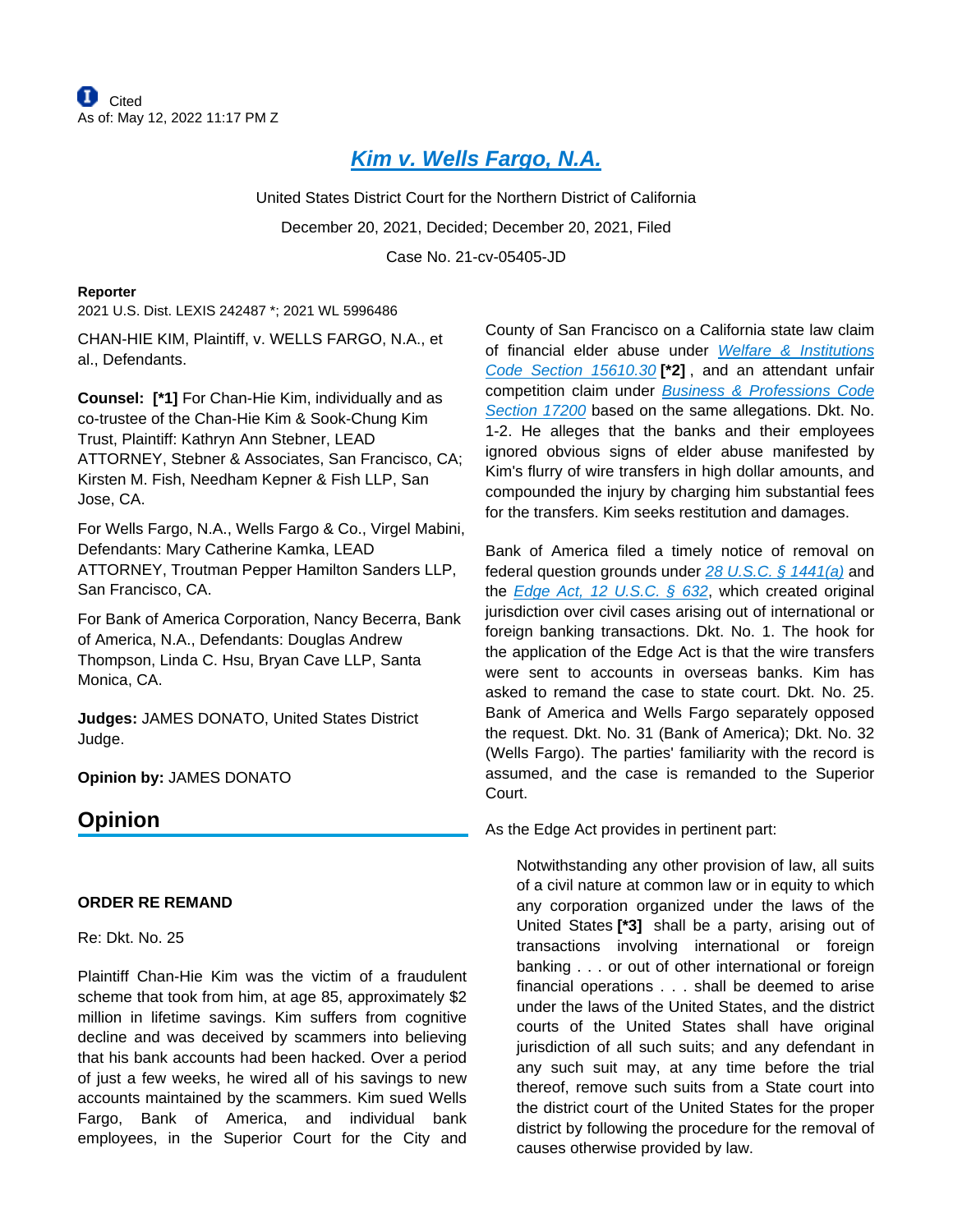#### [12 U.S.C. § 632](https://plus.lexis.com/api/document?collection=statutes-legislation&id=urn:contentItem:8SF8-7342-D6RV-H0TR-00000-00&context=1530671).

The scope of this jurisdictional grant has not been clearly defined. As the Sixth Circuit noted in an unpublished decision, few courts have written on the issue, and the case law is "relatively sparse." Sollitt v. [Keycorp, 463 Fed. App'x 471, 474 \(6th Cir. 2012\)](https://plus.lexis.com/api/document?collection=cases&id=urn:contentItem:54VT-SR91-F04K-P086-00000-00&context=1530671) (unpublished). A consensus has yet to emerge. See [Pham v. JPMorgan Chase Bank, N.A., No. 13-cv-04209,](https://plus.lexis.com/api/document?collection=cases&id=urn:contentItem:5BBP-NXT1-F04C-T3W9-00000-00&context=1530671)  [2014 U.S. Dist. LEXIS 7963, 2014 WL 231913, at \\*4](https://plus.lexis.com/api/document?collection=cases&id=urn:contentItem:5BBP-NXT1-F04C-T3W9-00000-00&context=1530671)  [\(N.D. Cal. Jan. 21, 2014\)](https://plus.lexis.com/api/document?collection=cases&id=urn:contentItem:5BBP-NXT1-F04C-T3W9-00000-00&context=1530671) (noting split in courts between a broad and narrow construction of Edge Act jurisdiction). Our circuit has determined that a separate section of the Edge Act, which grants original jurisdiction in the district courts for cases involving a federal reserve bank, "is written in the broadest possible language" and signals Congress's "strong" and "unequivocal" intent **[\*4]** to provide a federal forum for those entities. See City & Cnty. of San Francisco v. Assessment [Appeals Bd., 122 F.3d 1274, 1276 \(9th Cir. 1997\)](https://plus.lexis.com/api/document?collection=cases&id=urn:contentItem:3S42-37Y0-00B1-D1S2-00000-00&context=1530671). But this section is specific to federal reserve banks, and does not contain the qualifier applicable here that the lawsuit must arise out of a transaction involving international or foreign banking. Consequently, the circuit's jurisdictional analysis is not binding in this case.

The Court need not decide the scope of [Section 632](https://plus.lexis.com/api/document?collection=statutes-legislation&id=urn:contentItem:8SF8-7342-D6RV-H0TR-00000-00&context=1530671) to answer the remand question at hand. The parties agree, as they must, that defendants bear the burden of establishing federal jurisdiction for purposes of removal. [Valdez v. Allstate Ins. Co., 372 F.3d 1115, 1117 \(9th](https://plus.lexis.com/api/document?collection=cases&id=urn:contentItem:4CP2-5MY0-0038-X3M3-00000-00&context=1530671)  [Cir. 2004\)](https://plus.lexis.com/api/document?collection=cases&id=urn:contentItem:4CP2-5MY0-0038-X3M3-00000-00&context=1530671). The parties also agree that a three-part test widely adopted by the courts governs the remand analysis. See Dkt. No. 25 at 4-5; Dkt. No. 31 at 5; Dkt. No. 32 at 4. The test is based on the plain language of [Section 632](https://plus.lexis.com/api/document?collection=statutes-legislation&id=urn:contentItem:8SF8-7342-D6RV-H0TR-00000-00&context=1530671), and provides, in a formulation stated by the Second Circuit, that a case may be removed to federal court when: (1) the lawsuit is a civil action in law or equity; (2) a corporation organized under the laws of the United States is a party; and (3) the lawsuit arises out of transactions involving international or foreign banking. [American Int'l Grp., Inc., v. Bank of America Corp., 712](https://plus.lexis.com/api/document?collection=cases&id=urn:contentItem:5879-0WT1-F04K-J002-00000-00&context=1530671)  [F.3d 775, 780 \(2d Cir. 2013\)](https://plus.lexis.com/api/document?collection=cases&id=urn:contentItem:5879-0WT1-F04K-J002-00000-00&context=1530671); see also [Retailers Nat'l](https://plus.lexis.com/api/document?collection=cases&id=urn:contentItem:83JF-BD21-652H-72WP-00000-00&context=1530671)  [Bank v. Harding, No. C 03-4190 CW, 2006 U.S. Dist.](https://plus.lexis.com/api/document?collection=cases&id=urn:contentItem:83JF-BD21-652H-72WP-00000-00&context=1530671)  [LEXIS 100769 , 2006 WL 618282, at \\*2 \(N.D. Cal. June](https://plus.lexis.com/api/document?collection=cases&id=urn:contentItem:83JF-BD21-652H-72WP-00000-00&context=1530671)  [30, 2006\)](https://plus.lexis.com/api/document?collection=cases&id=urn:contentItem:83JF-BD21-652H-72WP-00000-00&context=1530671) (same elements). The first and second elements are readily met, and none of the parties suggest otherwise. The **[\*5]** propriety of the removal depends entirely on the third element, namely whether the claims in the complaint arose out of international banking transactions.

They did not. The gravamen of the complaint is that the

banks facilitated financial elder abuse by ignoring the warning signs of a cognitively impaired and elderly customer suddenly transferring millions of dollars out of his accounts in a short period of time, after a lifetime of frugal banking habits. See Dkt. No. 1-2 ¶ 18. The banks are said to have been on notice of suspicious conduct because Kim went to bank branches in person for the transfers, and a teller and manager had to approve them in face-to-face interactions with him. Id. ¶ 20. All of the transfers required a transaction report because they exceeded a \$10,000 reporting threshold. Id. at ¶ 26. Kim also alleges that financial elder abuse causes billions of dollars of losses to seniors each year, a circumstance known to the banks through industry studies and communications. Id. ¶ 30.

What is striking about these allegations for present purposes is the utter absence of any connection to an international banking transaction. The complaint makes no mention of international **[\*6]** transactions at all. Bank of America says that it does in Paragraphs 13, 19, 20, 26 and 40, see Dkt. No. 1 at ¶ 15 (Notice of Removal), but that is wrong. Those paragraphs say nothing of the sort, and the complaint as a whole never mentions an overseas banking transaction. This rather glaring mischaracterization of the complaint has given the Court some pause about the credibility of Bank of America and its attorneys at Bryan Cave Leighton Paisner LLP. Contrary to Bank of America's misleading statements, the complaint discusses only events that occurred in California between a California plaintiff and defendants' California bank branches, in a manner that is said to have violated California state law.

Overall, nothing in the complaint even hints at an international banking transaction, let alone indicates that the California state law claims arose out of one. Defendants removed under [Section 632](https://plus.lexis.com/api/document?collection=statutes-legislation&id=urn:contentItem:8SF8-7342-D6RV-H0TR-00000-00&context=1530671) solely on the basis of Kim's transfer records, which are said to show that the money taken from him wound up in accounts in Thailand and Dubai. See Dkt. No. 31-1 (Jordan Decl.) ¶¶ 6-7; Dkt. No. 33 (Nelson Decl.) ¶¶ 6-17. Even so, those records do not demonstrate that Kim's elder abuse claims fall within **[\*7]** the purview of the Edge Act. The abuse claims originate and flow from defendants' involvement in Kim's conduct in California vis-à-vis the elder abuse provisions in California Welfare [& Institutions Code Section 15610.30](https://plus.lexis.com/api/document?collection=statutes-legislation&id=urn:contentItem:5JX4-B0D1-66B9-80HN-00000-00&context=1530671). Where Kim's money ended up as a result is not the genesis or gravamen of the claim. In this respect, Kim's lawsuit is akin to the cases that declined removal under Section [632](https://plus.lexis.com/api/document?collection=statutes-legislation&id=urn:contentItem:8SF8-7342-D6RV-H0TR-00000-00&context=1530671) for claims of wrongful termination or malicious prosecution. See, e.g., [Sollitt, 463 Fed App'x at 474](https://plus.lexis.com/api/document?collection=cases&id=urn:contentItem:54VT-SR91-F04K-P086-00000-00&context=1530671)